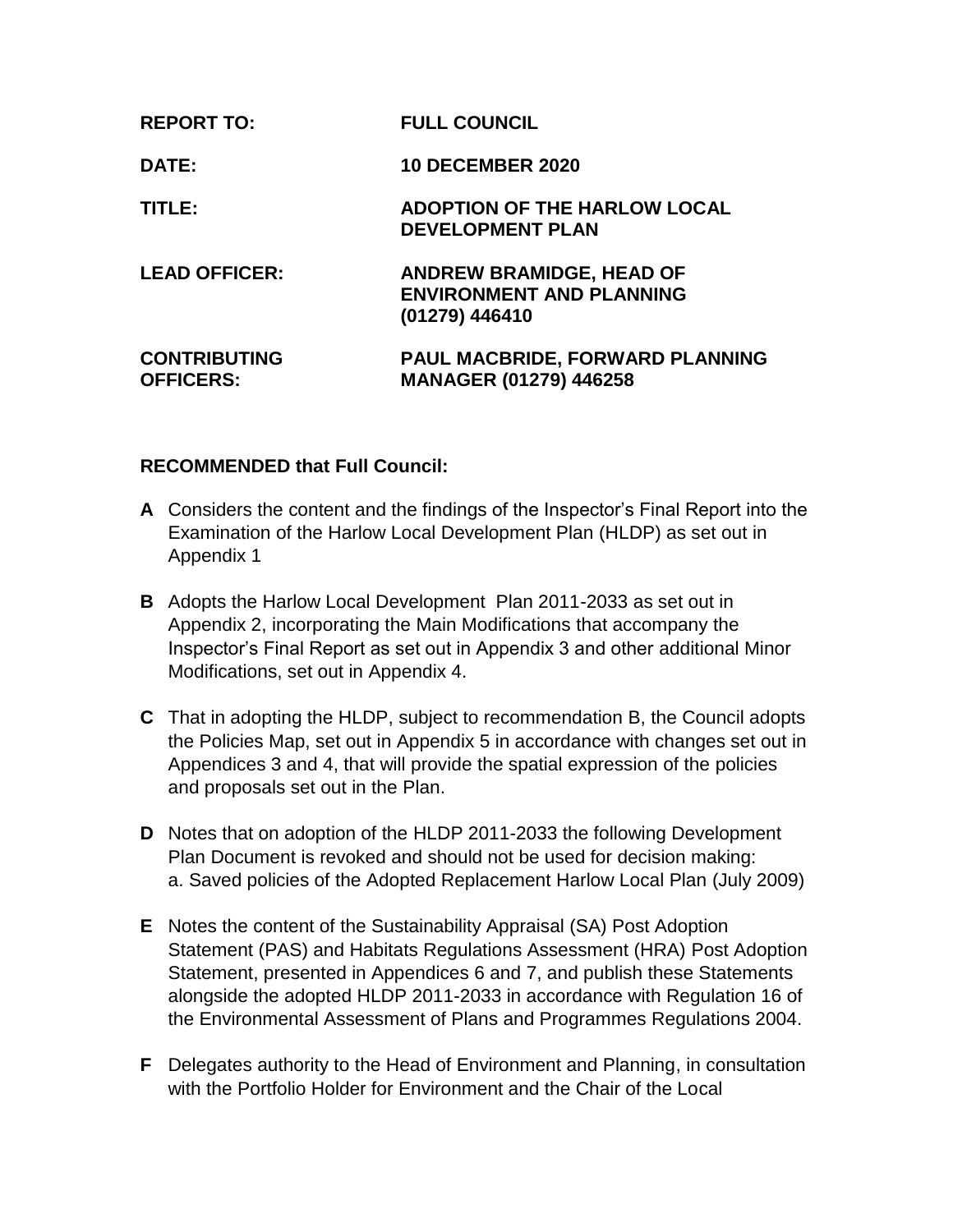Development Plan Panel, to make any necessary, non-consequential and minor textual, presentational or layout amendments to the Harlow Local Development Plan 2011-2033 (Appendix 2) and Policies Map (Appendix 5)

# **BACKGROUND**

- 1. The Council, as Local Planning Authority, is required to prepare a Development Plan (The Harlow Local Development Plan) that sets out strategic priorities and policies that will shape growth and development in the district until 2033, and which will be used as a material consideration in the statutory determination of planning applications. If an up to date development plan is not in place this could expose the Council to the risk of intervention by the Secretary of State who has default powers to prepare, or give direction to have, a plan prepared on behalf of an authority.
- 2. The Harlow Local Development Plan 2011-2033 (the Plan) has been prepared to provide the statutory spatial planning framework that will shape the future growth and development of the town, in order to meet identified housing, employment and other development needs, including the provision of infrastructure, balanced against the need to protect key environmental assets. The Plan will provide the planning framework against which the Council will consider and determine planning applications.
- 3. The spatial vision, strategic objectives, policies and proposals set out in the Plan provide the land use planning expression of the objectives of the Harlow Corporate Plan. As well as setting out how Harlow will develop over the plan period it will set out a policy framework that will aim to address climate change as well as providing a platform to secure regeneration across the town. The Plan also provides a framework to reinforce the objectives and vision of the Harlow and Gilston Garden Town. Upon adoption the policies in the Plan will replace the saved policies of the Council's existing Adopted Replacement Harlow Local Plan (July 2006).
- 4. The Plan has been prepared over a number of stages, in accordance with the requirements set out in Town and Country Planning (Local Planning) Regulations 2012 (as amended), the National Planning Policy Framework (NPPF, 2012) and Planning Policy Guidance. Upon the completion of these stages, and following a resolution at the Council meeting of the 13 September 2018, the Pre-Submission version of the Harlow Local Development Plan (May 2018) was submitted to the Secretary of State for Examination on 19 October 2018. The formal hearing sessions relating to the Examination in Public of the Plan took place between 28 March and 4 April 2019.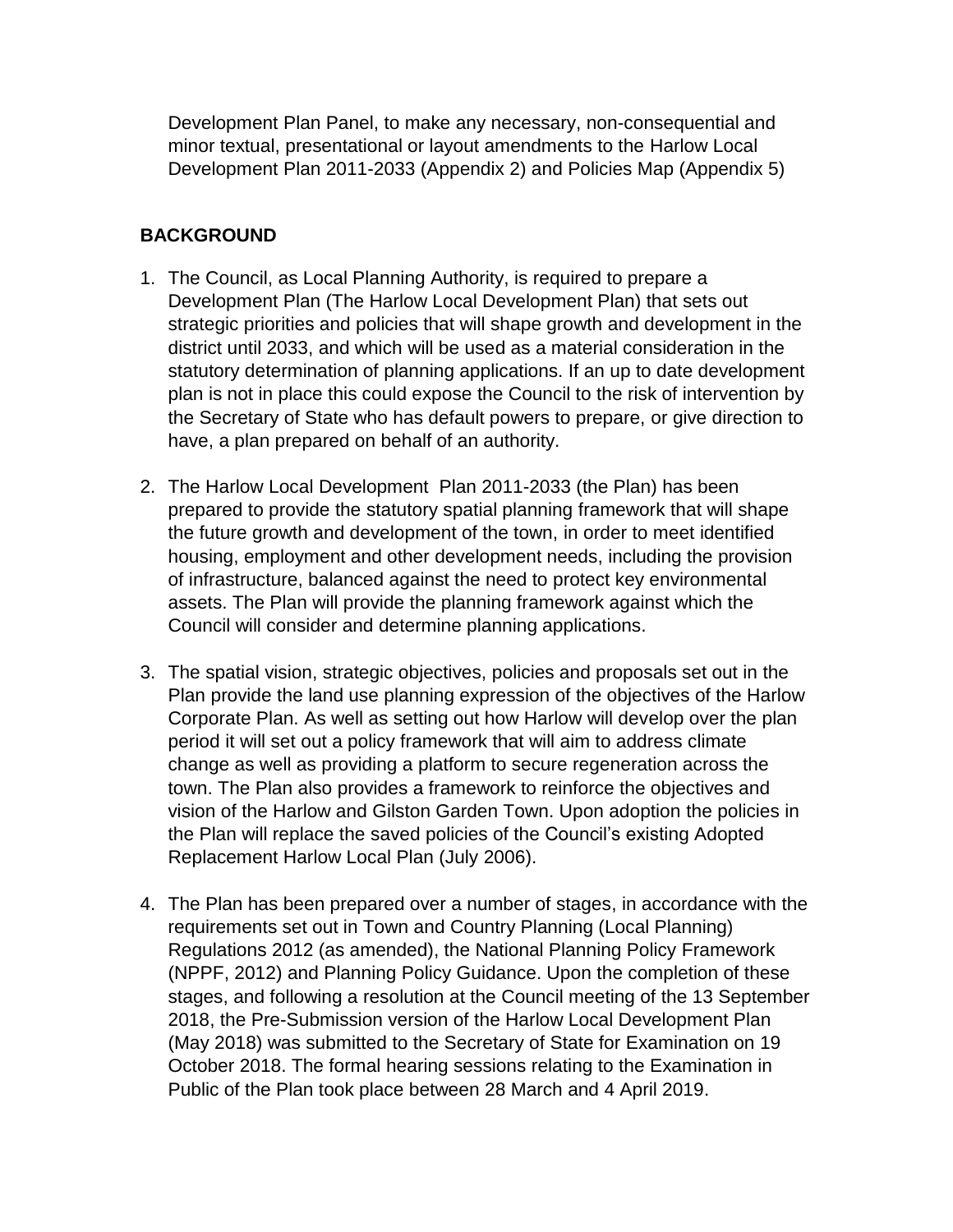- 5. After the formal hearings ended, and following the consideration of evidence and matters that were raised, the Inspector wrote to the Council on a number of occasions to seek clarification on a number of matters. This culminated in the Inspector writing to the Council on 17 December 2019 setting out the Main Modifications that he considered necessary to be made, in order to find the Plan sound and legally compliant. These modifications were required by the Inspector to be made to the Local Plan to render it sound and the Planning and Compulsory Purchase Act makes clear that the Plan cannot not be adopted, unless these have been made.
- 6. In addition, however, the Council also proposed to make a number of minor contextual and inconsequential Minor Modifications to the Plan. Some of these modifications were proposed to ensure consistency of wording with East Hertfordshire's and Epping Forest's Local Plans and Government advice and guidance. These Main and Minor Modifications were considered and approved for public consultation at Cabinet on the 27 February 2020, and where delegated authority was given to the Head of Environment and Planning, in consultation with the Chair of the Local Development Panel, to forward any consultation responses received to the Planning Inspectorate.
- 7. The Council was obliged, therefore, to undertake formal public consultation on his behalf on these Main Modifications, together with an updated Sustainability Appraisal and Habitats Regulation Assessment. This was undertaken between the 12 March and 31 May 2020. The normal statutory consultation period of six weeks was extended by one month to take account of the contingencies that arose out of the Covid-19 Pandemic. As well as the consultation documentation material being available online, hard copies were also made available upon request. Upon completion of the consultation all the responses that were received were forwarded to the Planning Inspectorate for the Inspector's consideration on the 15 June 2020.
- 8. The Inspector's Report on the Examination of the Local Plan has now been received (dated 5 November 2020), and subject to incorporating his Main Modifications (MM), and the Minor Modifications suggested by the Council, and consequential changes to the Policies Map being made, the Inspector concluded that the Plan is sound and provides an appropriate basis for the planning of the area. The Plan is, therefore, presented to Council with a recommendation that it should be adopted as the Development Plan for the Council's administrative area.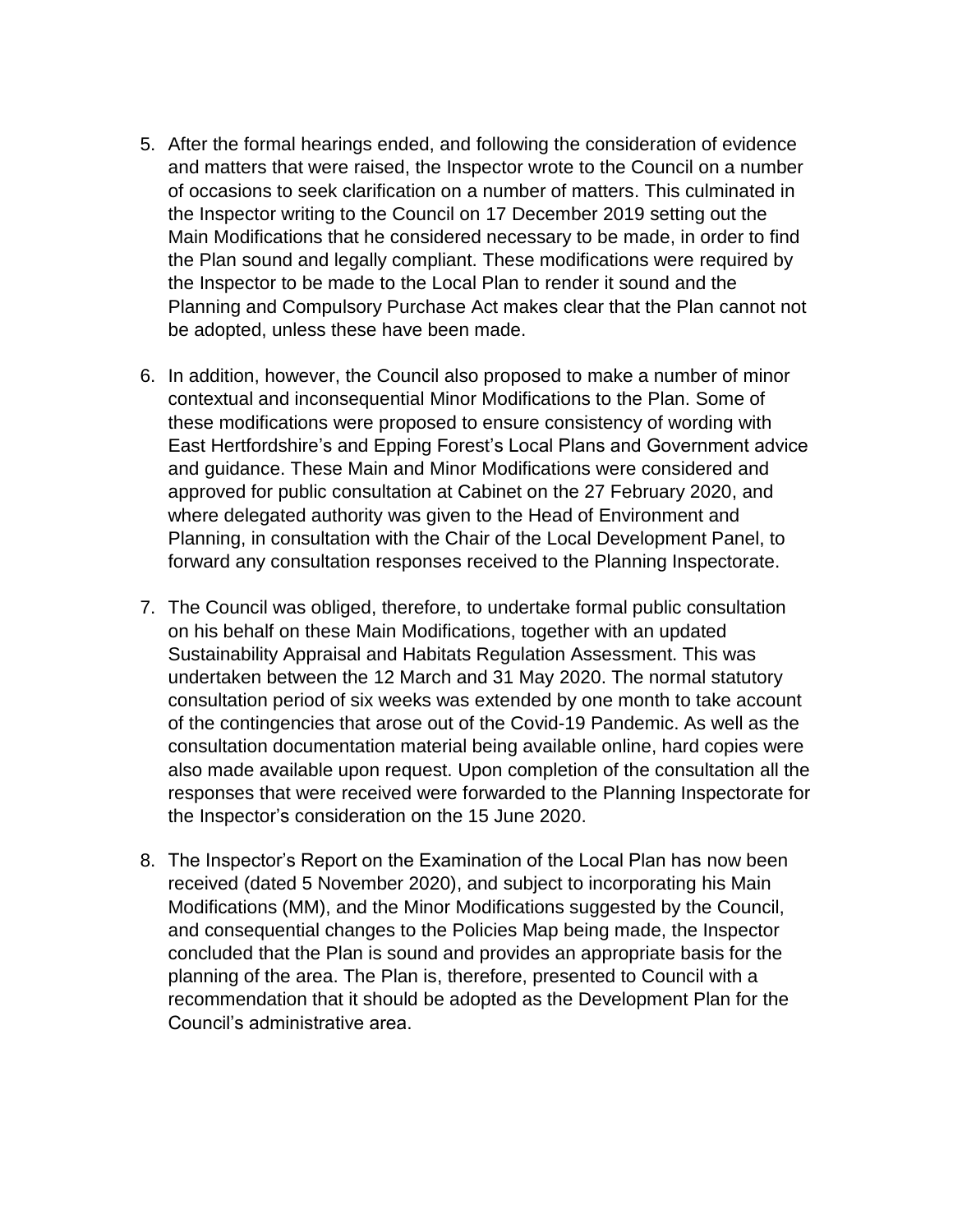# **ISSUES/PROPOSALS**

## **Inspector's Report**

- 9. The Inspector's report sets out his assessment of the Plan against the tests of Section 20(5) of the Planning & Compulsory Purchase Act 2004, as amended (the 2004 Act).
- 10.His first consideration was whether the Plan's preparation had complied with the Duty to Co-operate (DtC). In this respect he had regard to the details set out in the submitted DtC Compliance Statement (Regulation 22 of the Town and Country Planning (Local Planning)(England) Regulations 2012), the preparation of Memorandums of Understanding between Harlow Council and various partner bodies and organisations, the preparation of joint technical work and the establishment of the Co-operation for Sustainable Development Board in 2014. Based upon this he has confirmed that he was satisfied that the Council had engaged constructively, actively and on an on-going basis in the preparation of the plan and that the DtC has, therefore, been met.
- 11.His second consideration was whether the Plan was sound and whether it is compliant with the legal requirements. The National Planning Policy Framework 2012 (NPPF) makes clear in paragraph 182 that in order to be sound, a Local Plan should be positively prepared, justified, effective and consistent with national policy. In making his assessment in respect of legal compliance he concluded that he was satisfied that the various consultations undertaken were carried out in compliance with the Council's Statement of Community Involvement and relevant national planning legislation. He was also satisfied that the Sustainability Appraisal and Habitats Regulation Assessment, undertaken to support the Plan, met the legal requirements, including the Conservation of Habitats and Species Regulations 2017. In addition he noted that the Plan included policies designed to secure that the development and use of land in the local planning authority's area contributed to the mitigation of, and adaptation to, climate change. In this respect he concluded the plan met the statutory objective in Section 19 (1A) of the 2004 Act.
- 12.In assessing further the soundness of the Plan the Inspector identified and considered a number of issues. These are highlighted as below:

# **Issue 1 – Whether the plan is justified, positively prepared and consistent with national policy in relation to the overall provision of housing**

13.He reviewed and considered the basis of the objectively assessed needs for housing in the District, including that set out for the Housing Market Area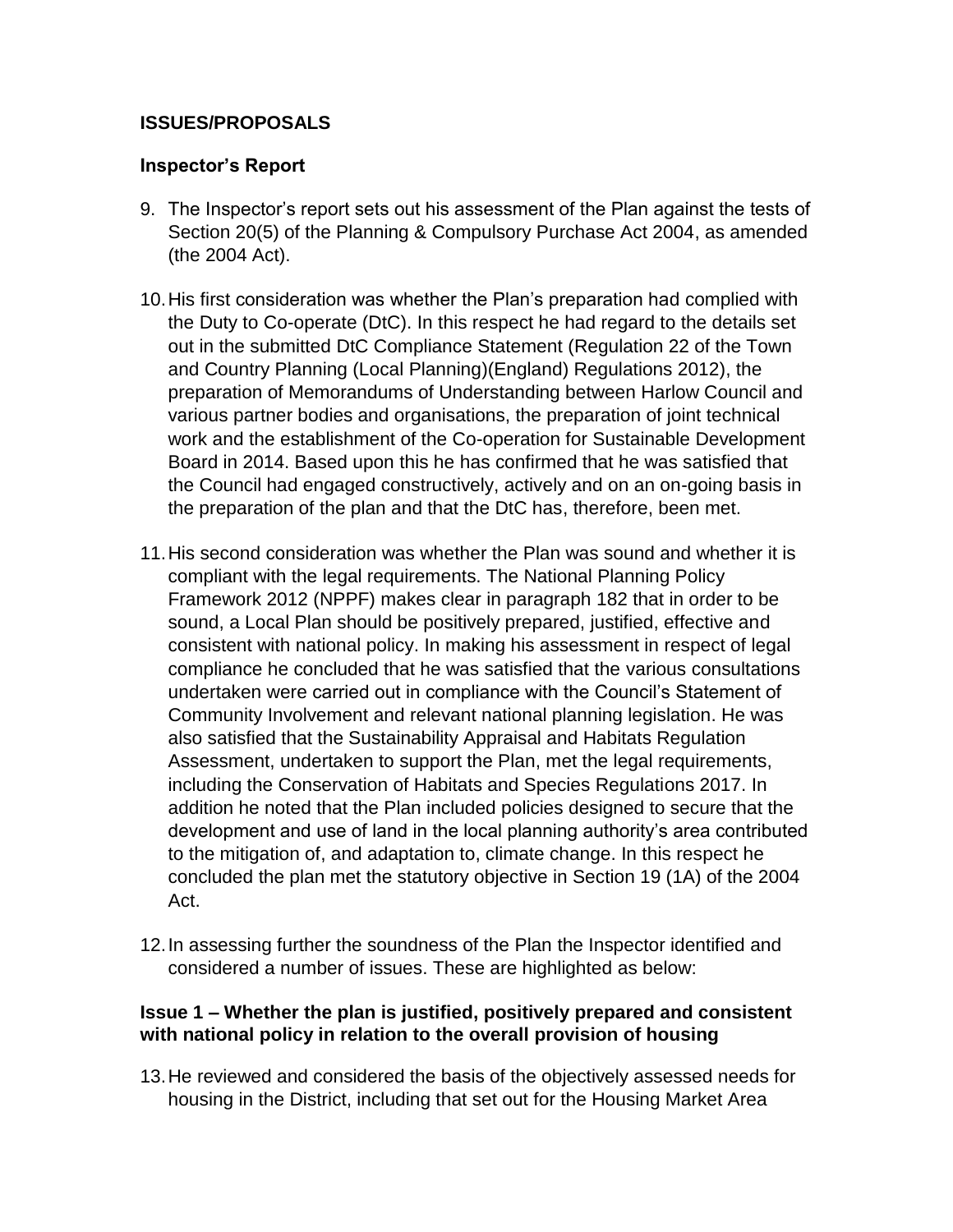(HMA) that was informed by the Strategic Housing Land Availability Assessment (SHLAA) and Strategic Housing Marketing Assessment (SHMA). In addition he had regard to updated household projections (June 2020) and further work commissioned by the HMA partners (East Hertfordshire, Epping Forest, Harlow and Uttlesford District Councils) to consider the implications of this more recent data. This work at the Inspector's request was subject to a focused consultation between 8 September and 25 September 2020.

- 14.He concluded that the results formed a robust analysis of the latest available information and did not warrant any change in the housing requirement proposed in the Plan. In this respect he noted that MM2 is required to the Plan in order to provide further explanation and incorporate updated figures in the explanatory text.
- 15.With specific regard to the housing requirement for Harlow, as set out in the Plan, the Inspector noted that this reflected the need to assist in the delivery of more affordable housing and to support the regeneration of the town. However, given the lead time to bring forward the large Strategic Housing Site East of Harlow and land at the existing Princess Alexandra Hospital and further development at Newhall, a stepped requirement for the 9,200 dwellings is both necessary and justified and that accordingly Policy HS1 is amended.
- 16.Finally he considered housing land supply in the District. He noted that based on the available evidence the housing supply in the District is in excess of the housing requirement of 9,200 dwellings, but that this allowed flexibility to take account of possible slippage of large sites and some small sites not coming forward. With regard to the five-year land supply he noted that using the Sedgefield Method to deal with past under-delivery and taking account of the stepped requirement, there is 6.0 years supply.
- 17.Based on the above, therefore, he concluded that subject to MM2, MM34 and MM35, the Plan is justified, positively prepared and consistent with national policy in relation to the overall provision for housing.

#### **Issue 2 – Whether exceptional circumstances have been demonstrated to justify altering the Green Belt to meet the need for housing and ensure a robust long-term boundary**

18.Based upon the consideration of this matter he considered the evidence supporting the major expansion of Harlow, assembled now over many years, is both comprehensive and robust. He considered there is a proven need for significant additional housing within the West Essex/East Herts HMA, and in Harlow given its services, facilities and existing sub-regional role as the most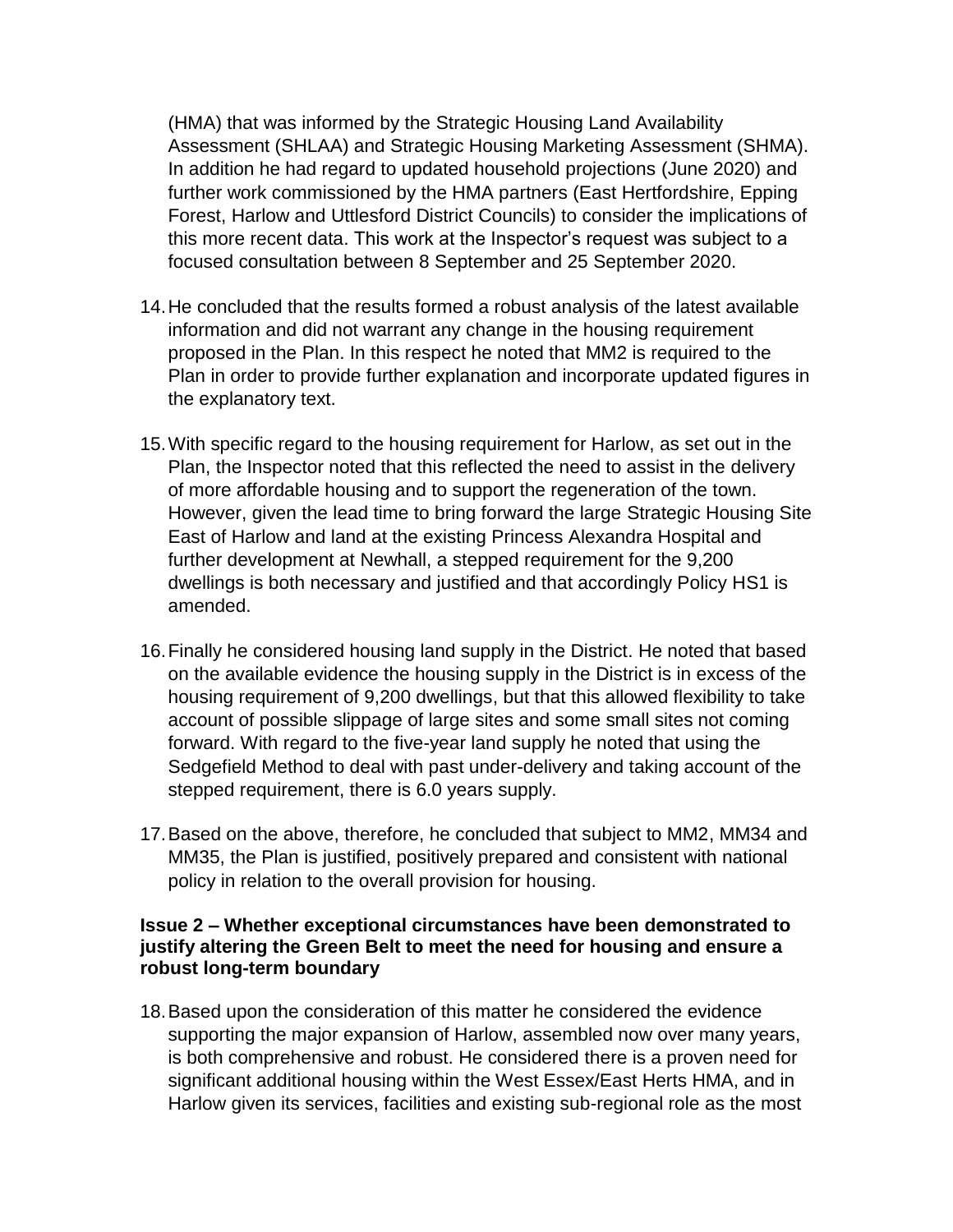sustainable location for growth. The strategic location of the town on the M11, its place in the London Stansted Cambridge economic corridor, the need to regenerate the post-war new town and its own growth aspirations also justified the expansion proposals.

- 19.He considered that as a planned New Town there are only limited opportunities within Harlow for the development of brownfield or vacant sites and the extensive network of Green Wedges are fundamental to the character and environment of the town which justifies their ongoing protection, as evidenced by the Council's Green Wedge Review. With regard to the Strategic Housing Site East of Harlow he agreed with the Council's Green Belt Review that the site only makes a limited contribution to the purposes of the Green Belt by safeguarding the countryside around the town from encroachment, but that the M11 would provide a definitive long-term boundary in this respect. He also noted that release of the site would assist in regenerating the town by encouraging more investment in accordance with the Garden Town strategy.
- 20.He also noted some more minor deletions to the Green Belt were justified as exceptional circumstances, resulting in stronger inner boundaries, as well as a small addition to the Green Belt near Fennells.
- 21.He concluded, therefore, that subject to the explanatory paragraph inserted by MM6 and the related amendments to the Policies Map proposed by the Council, exceptional circumstances as required by the NPPF, have been demonstrated to justify altering the Green Belt to meet the need for housing and to ensure a robust long term boundary.

## **Issue 3 – Whether the policy framework for the Harlow & Gilston Garden Town as a whole and the strategic site east of Harlow is justified and effective**

- 22.The Inspector noted that the vision for Harlow's growth now agreed between Harlow Council, Epping Forest DC and East Herts DC, together with Essex and Herts County Councils, is for the integrated and co-ordinated development of an expanded Harlow and Gilston Garden Town. He also noted that the Harlow and Gilston Garden Town Member Board, with elected representatives of the five councils and other interested parties, had now been established to lead and oversee the Garden Town initiative.
- 23.However, whilst the overarching Policy HGT1 is well founded, but cannot formally apply outside the plan area (i.e. the administrative area of Harlow), MM1 is necessary to clarify that the requirements in the policy represent the Council's expectation that the design and development of all four new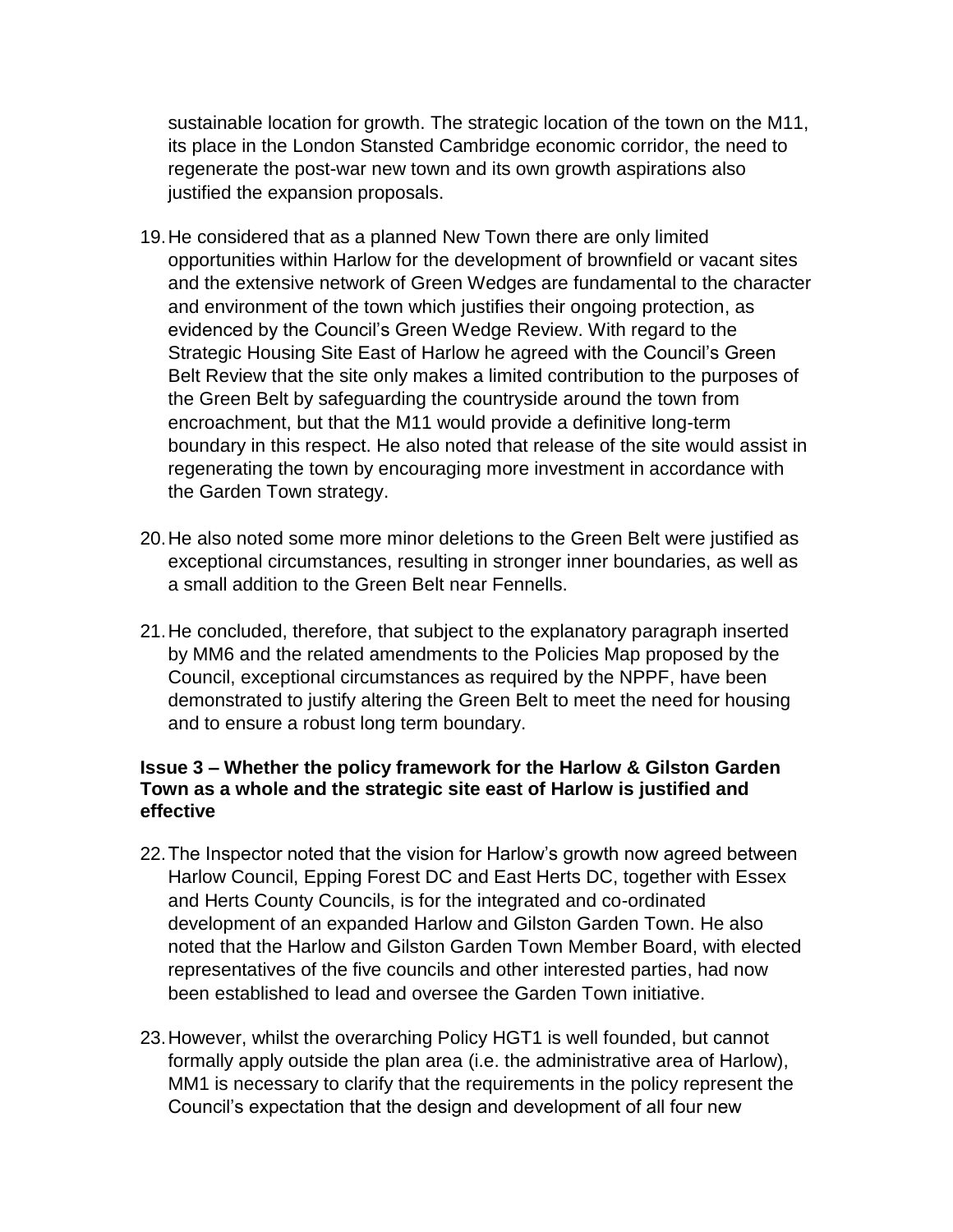communities properly relate to the existing town around which they will be planned. This will also take into account Heritage Impact Assessments and the requirements relating to the necessary and identified transport interventions. The Inspector also noted that further work had been undertaken since the Local Plan was submitted such that some of the indicative routes of the sustainable transport corridors have been refined, as well as the relocation of the Princess Alexandra Hospital on a new site, support for renewable energy initiatives and increased household waste disposal capacity. In addition, in respect of key gateway entrances, he also acknowledged the need to add the Cambridge Road entrance to the town from the north so that the Plan is positively prepared.

- 24.With regard to the allocation of the Strategic Housing Site East of Harlow for 2,600 dwellings he noted that this was justified based on the evidence before him. In this context he considered that MM4 ensured that the site could be comprehensively brought forward through a masterplan and that key elements were identified, such as the importance of Green Wedges and Green Fingers, the need for Heritage Impact Assessments, and the provision of walking, cycling and public transport links as part of the west-east Sustainable Transport Corridor via Newhall and to the town wide network.
- 25.He, therefore, concluded that subject to MM1, MM4, MM11 and MM12, the policy framework set out in the Local Plan for the Harlow & Gilston Garden Town as a whole, and the Strategic Site East of Harlow is both justified and effective.

#### **Issue 4 – Whether the non-strategic housing proposals in Policy HS2 are justified and effective**

26.The Inspector noted that to supplement the Strategic Housing Site East of Harlow, Policy HS2 allocates 21 non-strategic sites across the town for housing development. He also acknowledged that as a recently developed New Town, surrounded by Green Belt and with a tight administrative boundary, there are relatively few opportunities for windfall or redevelopment schemes but a comprehensive site assessment process had identified a small number of opportunities. Following consideration of these sites, the Inspector, through MM3, sought the deletion of seven sites and an amendment to the capacity of site 4. Subject to these changes, he concluded that the nonstrategic housing proposals in Policy HS2 are justified and effective. He also noted that whilst these changes reduced the housing provided through the policy, as modified by MM2, the reduction is not significant given the comfortable overall housing land supply.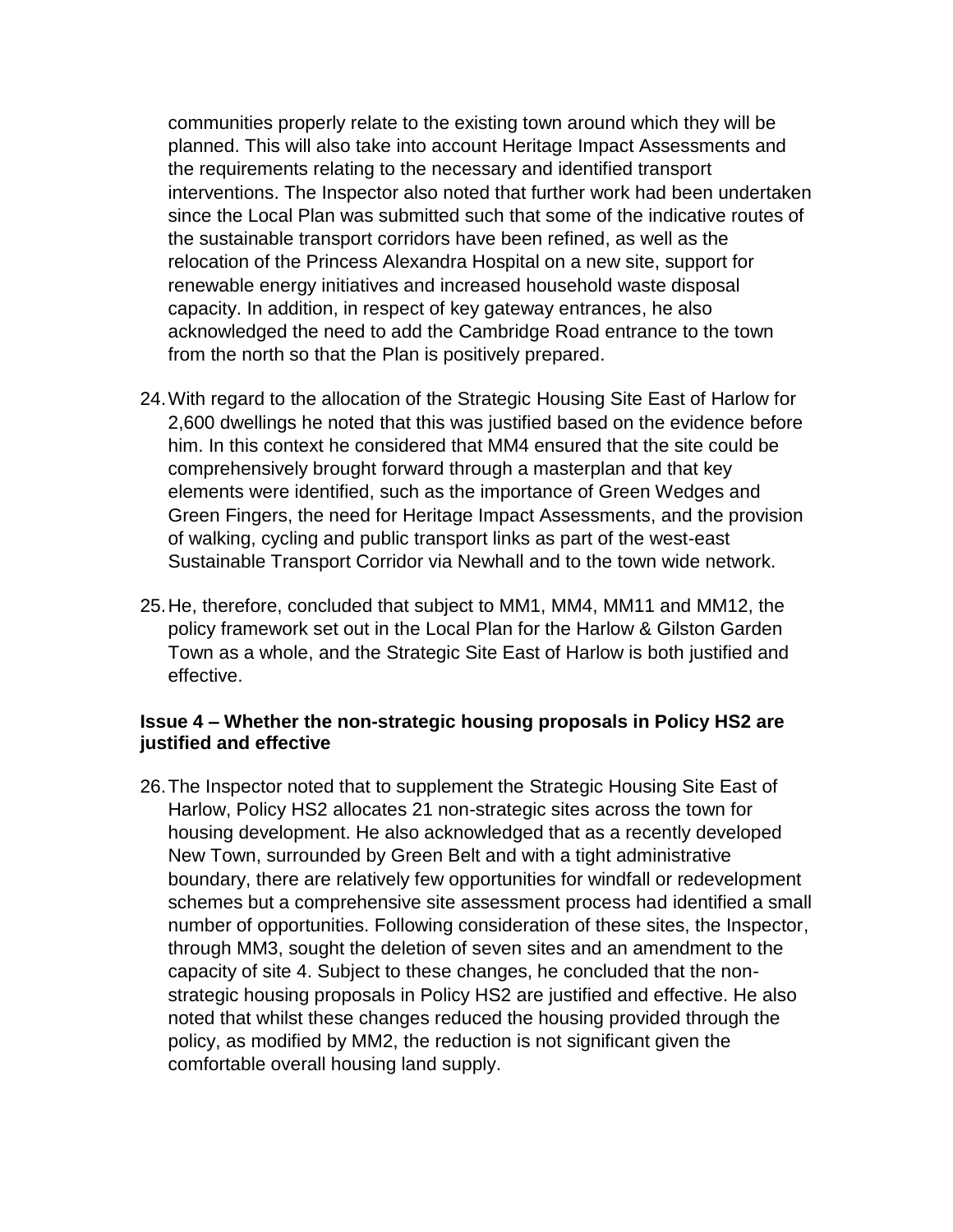#### **Issue 5 – Whether the economic policies in the plan and the areas to which they relate are justified, consistent with national policy and effective**

- 27.The Inspector noted that in addition to forming the most appropriate area to determine strategic housing needs, the West Essex/East Herts area comprising Harlow, Epping Forest, Uttlesford and East Hertfordshire districts represents the functional economic market area (FEMA) for employment planning purposes. Arising from this the joint Assessment of Employment Needs identified the preferred scenario for 51,000 additional jobs over the plan period 2011-33 for the FEMA as a whole and within this 13,400 for Harlow district. In order, however, to provide clarity across the split of B1 uses and to promote and protect the most appropriate uses on the available employment, especially with regard to policies ED1 and ED2, he has endorsed the modifications set out in MM5. He also noted that the Pearson site near Harlow Town station, within the area of employment land protected under Policy ED2, has recently been redeveloped for residential purposes. The site should now be excluded and the necessary change to the Policies Map had been proposed by the Council.
- 28.He therefore concluded that, subject to MM5, the economic policies in the Plan and the areas to which they relate are justified, consistent with national policy and effective.

# **Issue 6 - Whether the environmental policies in the plan and the areas to which they relate are justified, consistent with national policy and effective**

- 29.Having reviewed the environmental policies in the Plan the Inspector recommended that to ensure consistency with national policy, and that they are effective, that the amendments set out in MM8 are made which expand Policy WE2 to refer to the Green Belt, and its five purposes. In addition this amendment also recognised the contribution that Green Wedges and Green Fingers make to the network of green infrastructure across the town.
- 30.He also considered it necessary to amend Policy WE3 to reflect the hierarchy of the different levels of protection afforded to international, national and local sites for consistency with paragraph 113 of the NPPF. This was reflected in MM9.
- 31.The Inspector also noted that the HRA indicated that the development proposed in the plan could cause, in the absence of mitigation, adverse effects on the integrity of Epping Forest Special Area of Conservation as a result of increased air pollution and recreational pressure. In addition, emerging evidence suggested that development could adversely affect the integrity of Hatfield Forest Site of Special Scientific Interest as a result of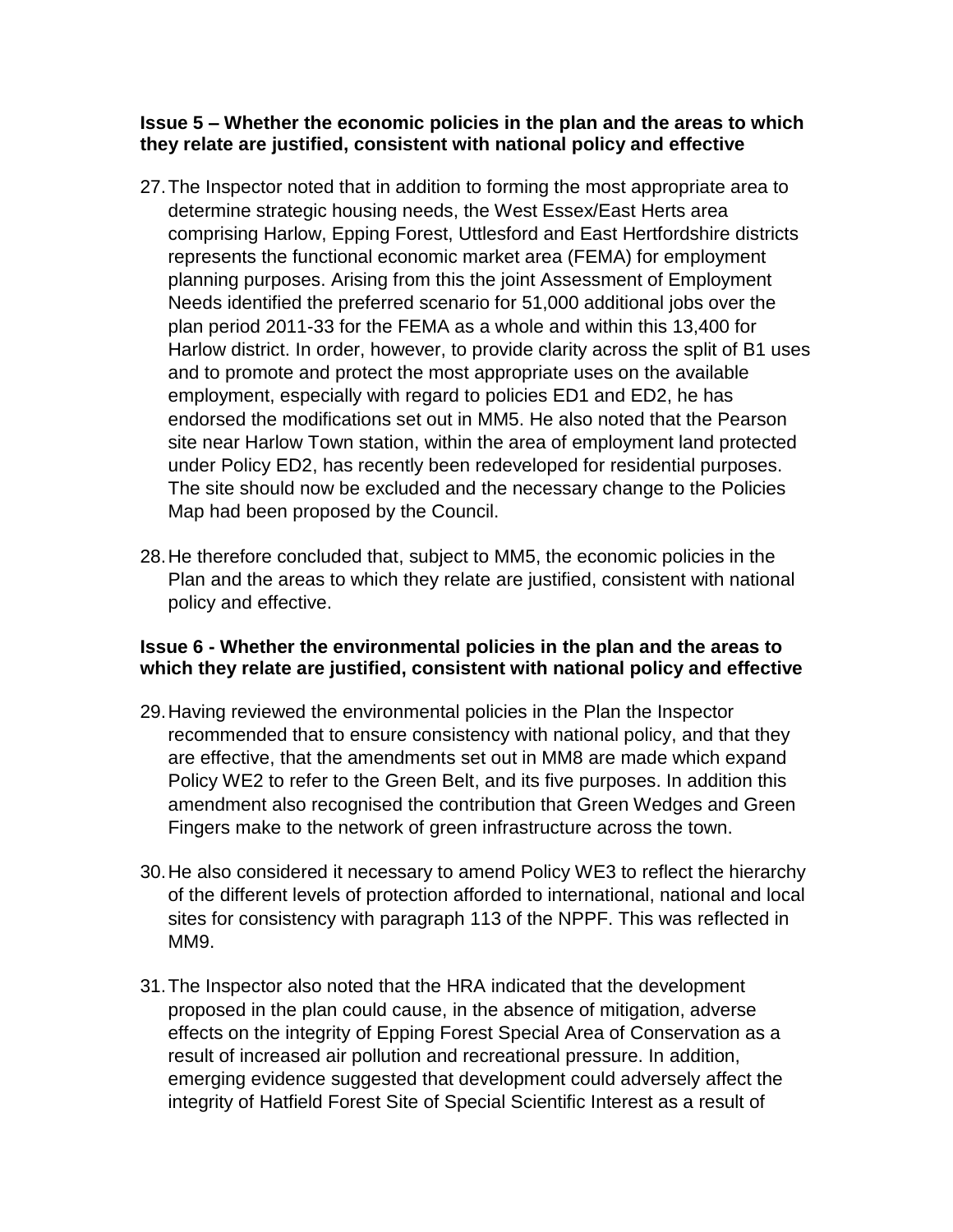increased recreational pressure. To ensure the Plan is effective and new development in Harlow takes these impacts into account, he considered that MM10 was necessary in order to add an additional policy to the Plan, WE3a (renumbered WE4 in the adoption version). He also indicated that this would satisfy the requirements of the Conservation of Habitats and Species Regulations 2017.

- 32.This will ensure impacts on wildlife sites outside the District are properly considered with a project level HRA prepared if required. The policy requires adherence to relevant mitigation strategies, as and when adopted and sets out the potential avoidance and mitigation measures that may be required.
- 33.The Inspector concluded, therefore, that subject to MM8, MM9 and MM10 the environmental policies in the plan and the areas to which they relate are justified, consistent with national policy and effective.

## **Issue 7 – Whether the development management policies in the plan are justified, effective and consistent with national policy**

- 34.The Inspector also considered the suite of Development Management Policies contained in the Plan and endorsed a number of Main Modifications in order to ensure the Development Management Policies are justified, effective and consistent with national policy. These are summarised below:
	- a) MM13 makes the necessary changes to Policy PL1 to refer to the Essex Design Guide and to ensure consistency with the NPPF thus ensuring that the Plan is effective.
	- b) MM14 will ensure that Policy PL3 encourages development to standards recommended by the UK Green Building Council in order to respond to the need to reduce greenhouse gas emissions under the Climate Change Act 2008 and to comply with Section 19 (1A) of the 2004 Act.
	- c) MM15 will ensure the Plan is consistent with national policy and will be effective by inserting a new Development Management Policy (PL4 in the adoption version) in respect of assessing proposals in the Green Belt.
	- d) MM16 is necessary to Policy PL4 (renumbered PL5 in the adoption version) to ensure that proposals for the replacement, alteration or extension of existing buildings in Green Wedges or Fingers do not detract from the role or function of the designation or result in a disproportionate addition to the original building.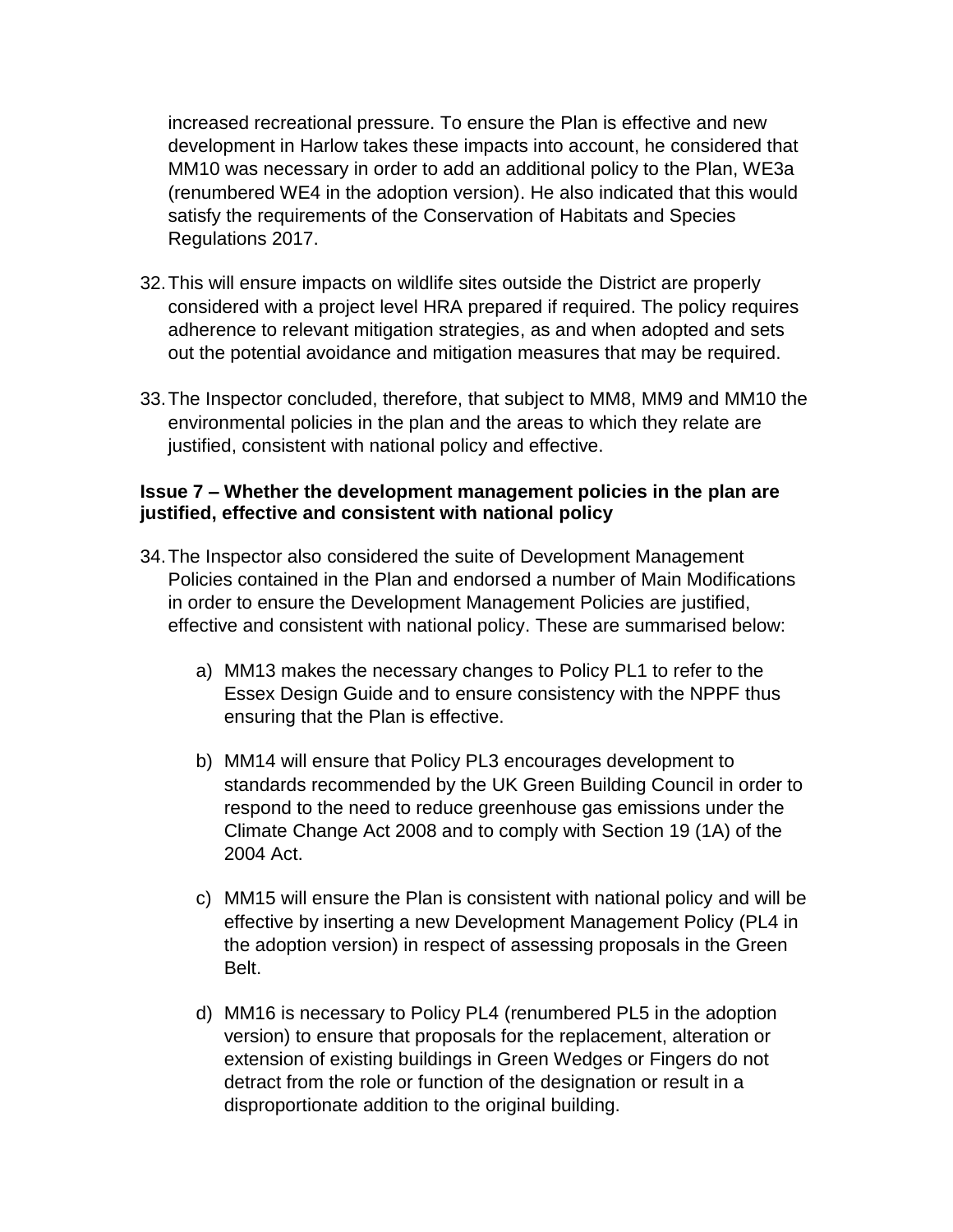- e) MM17 is necessary to Policy PL 8 (renumbered PL9 in the adoption version) in order to seek a net gain in biodiversity, to recognise the hierarchy of designated sites, to conserve and enhance such assets and if necessary for proposals to include mitigation or compensatory measures.
- f) MM18 and MM19 are necessary in order to strengthen the effectiveness of Policies PL9 and PL10 (renumbered PL10 and PL11 in the adoption version) in relation to pollution, contamination, flooding and sustainable drainage
- g) MM20 is necessary to Policy PL 11 (renumbered PL12 in the adoption version) for consistency with national policy in relation to the significance of assets, heritage statements, archaeological sites, heritage assets at risk and enabling development
- h) MM21 to Policy H3 is necessary to require an early review of the policy to assess whether an undue concentration of HMO's have had a detrimental impact on an area.
- i) MM22 to Policy H5, in relation to adaptable housing, is required in respect of , the requirement for major developments to include homes to Part M4(3) (wheelchair users) in order to provide flexibility, and to refer to affordable housing only, and both requirements made subject to practical or viability constraints in order to accord with national policy.
- j) MM23, to Policy H6, is necessary in order to specify the full range of housing types and to apply the latest SHMA figures flexibly.
- k) MM25 to Policy H9 is necessary to remove the 5% figure in respect of serviced self or custom build dwellings in favour of a phase by phase negotiation to secure a continuous supply of plots based on the number of registrations over the plan period.
- l) MM26 to Policy PR7 is necessary to allow developers and the Council to agree an appropriate marketing period for large town centre retail units prior to any sub-division.
- m) MM27 to Policy L1, and in order for the policy to be justified, makes the requirements for the provision of recreational facilities within major development, subject demonstrable need and this may include the upgrading of existing facilities.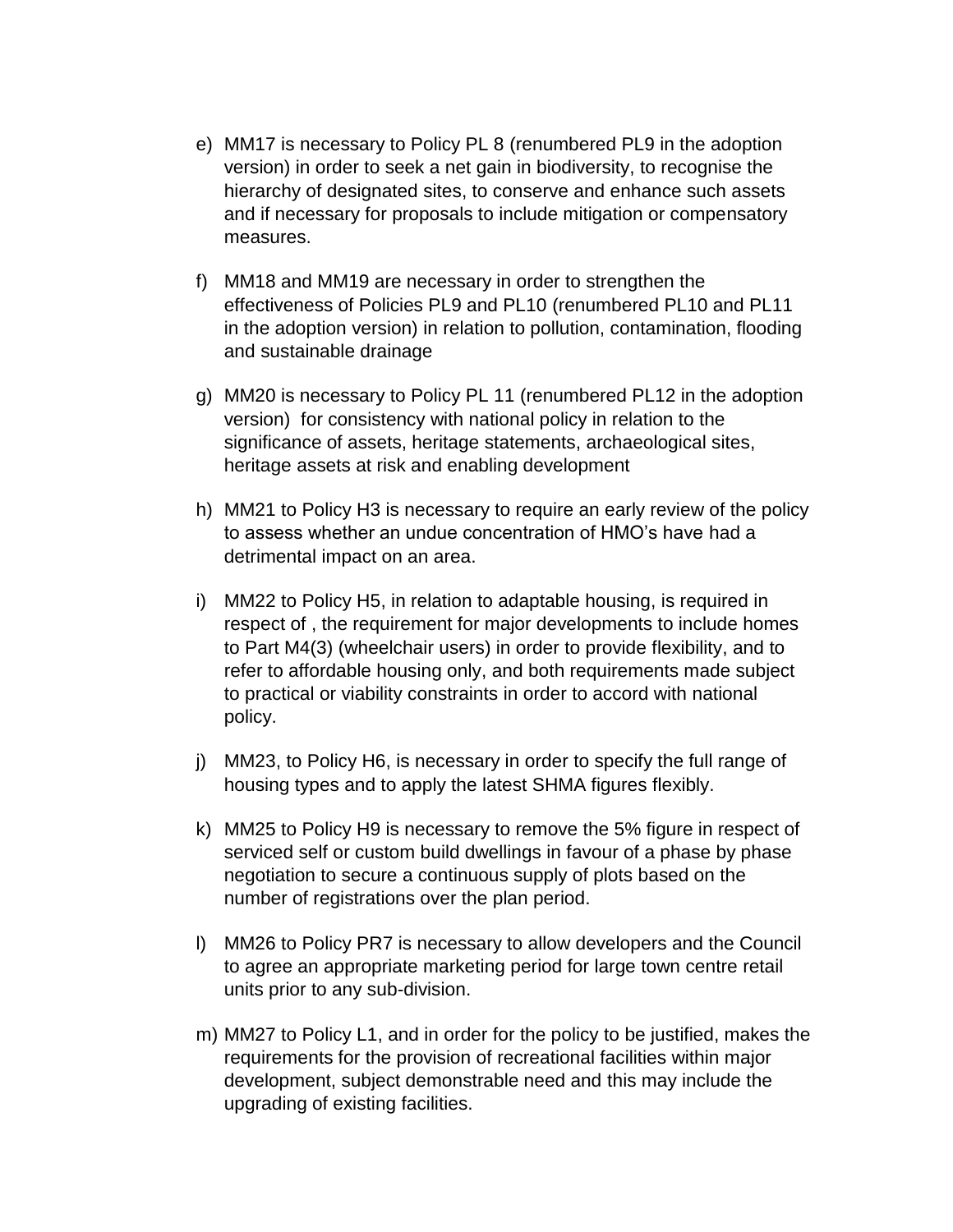- n) MM28 to Policy L3, in respect of public art, is necessary to make exception where impractical or for viability reasons and to encourage discussion as to its form in each case.
- o) MM29 sets out a new Health and Wellbeing policy, L4, in order to deliver growth that has a positive impact in terms of encouraging physical exercise, health care and community facilities, healthy eating and good quality design.
- p) MM30 is necessary in order to set out the transport modal hierarchy and strengthen Policy IN1 to reduce the use of the car and provide public transport services.
- q) MM31 is necessary to be made to Policy IN2 to ensure the severe residual impact test is applied in line with national policy in paragraph 32 of the NPPF.
- r) MM32 to Policy IN4 would improve the policies effectiveness in ensuring major developers provide high quality broadband links.
- s) MM33 to Policy IN6 is necessary in order to clarify when financial contributions are acceptable and how viability issues will be taken into account in decision making.

# **Conclusion**

- 35.In accordance with the regulations and guidance the publication of the Inspector's Report marks the end of the Examination process, and given his conclusions and recommendations, the Plan is legally compliant and sound, subject to the Modifications referred to above. The Council can now adopt the Plan to ensure that it has up to date planning policies in place in an adopted statutory Development Plan to shape and guide future development and to meet the identified needs for homes, jobs and supporting infrastructure across the District.
- 36.It is noted, and in accordance with the regulations, the Modifications set out in the Inspector's Report are 'binding' on the Council and that should the Plan not be adopted the Secretary of State has default powers of direction with regard to the non-adoption of a local plan and can intervene in plan-making where councils do not prepare or revise Development Plans.
- 37.Once adopted the Plan will form the Development Plan for Harlow in addition to the Essex Minerals Local Plan (2014) and the Essex and Southend-on-Sea Waste Local Plan (2017) both prepared by Essex County Council and the relevant planning authority for Minerals and Waste matters in the County.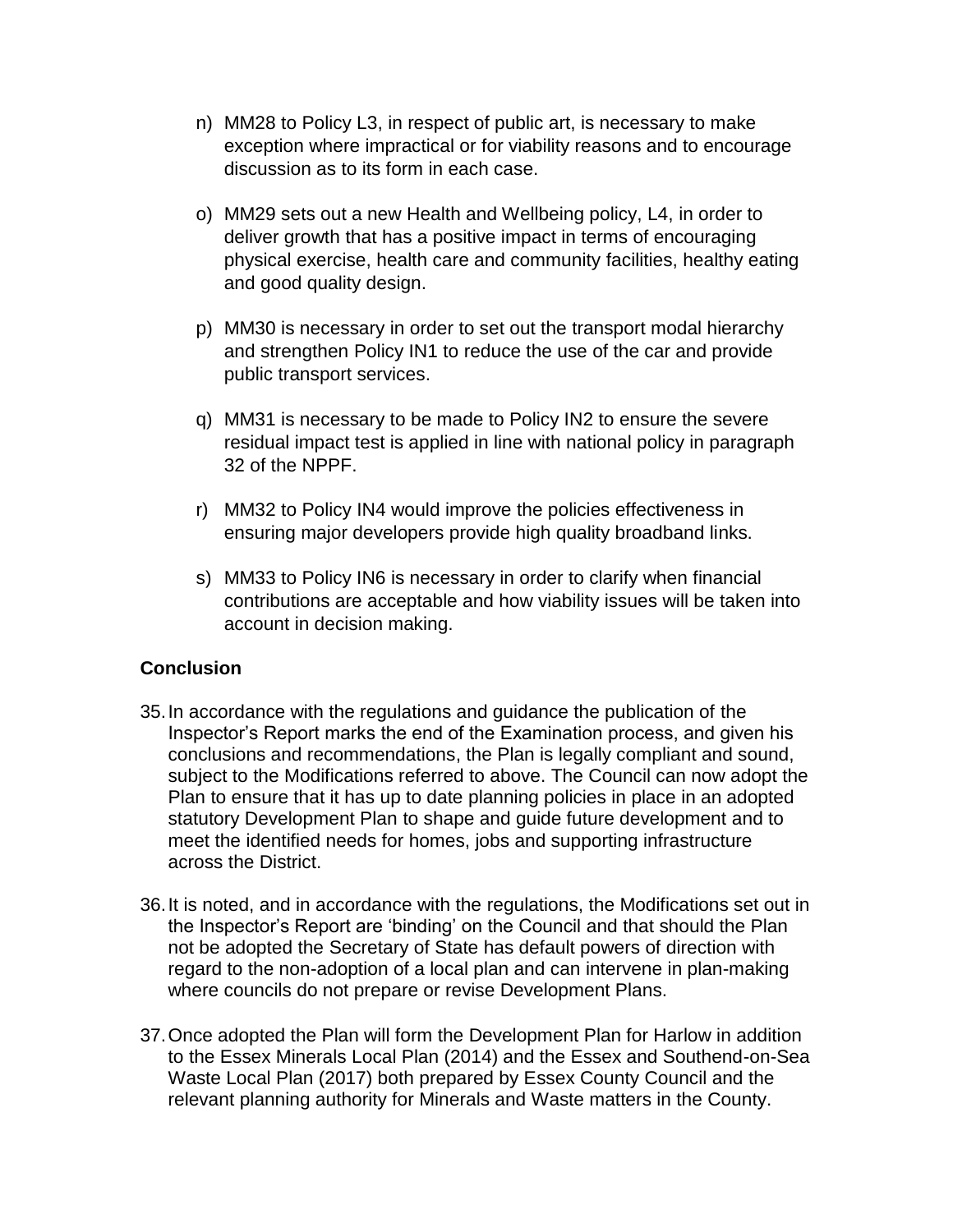38.Finally upon the date of formal adoption by the Council there is a six-week period for a judicial review challenge in the High Court, by virtue of the Planning and Compulsory Purchase Act 2004, by parties who consider the adoption of the Plan has been made illegally, irrationally or does not meet the procedural requirements.

#### **IMPLICATIONS**

#### **Environment & Planning**

As set out in the report. Author: **Andrew Bramidge, Head of Environment & Planning**

**Finance (Includes ICT)** None specific. Author: **Simon Freeman, Head of Finance and Property and Deputy to the Chief Executive**

#### **Housing**

As set out in the report. Author: **Andrew Murray, Head of Housing**

#### **Community Wellbeing (includes Equalities and Social Inclusion)**

The Local Development Plan provides the basis and confidence for future regeneration, economic and housing growth, enabling greater opportunity for increased prosperity and community wellbeing. Author: **Jane Greer, Head of Community Wellbeing**

#### **Governance (includes HR)**

The statutory framework for the adoption of the Local Plan is set out in the Planning and Compulsory Purchase Act 2004, the Act sets out the stages that the Council must go through in order to adopt the Local Plan. Section 23 requires the plan to be adopted, with modifications, by resolution of the Council.

The Inspector has confirmed that he was satisfied that the Council has met its duties under Regulation 22 of the Town and Country Planning (Local Planning)(England) Regulations 2012 (Duty to Cooperate) and that the plan, with modification, is compliant with relevant national planning legislation and regional strategy.

Author: **Simon Hill, Head of Governance**

## **Appendices**

Appendix 1 – Inspector's Final Report